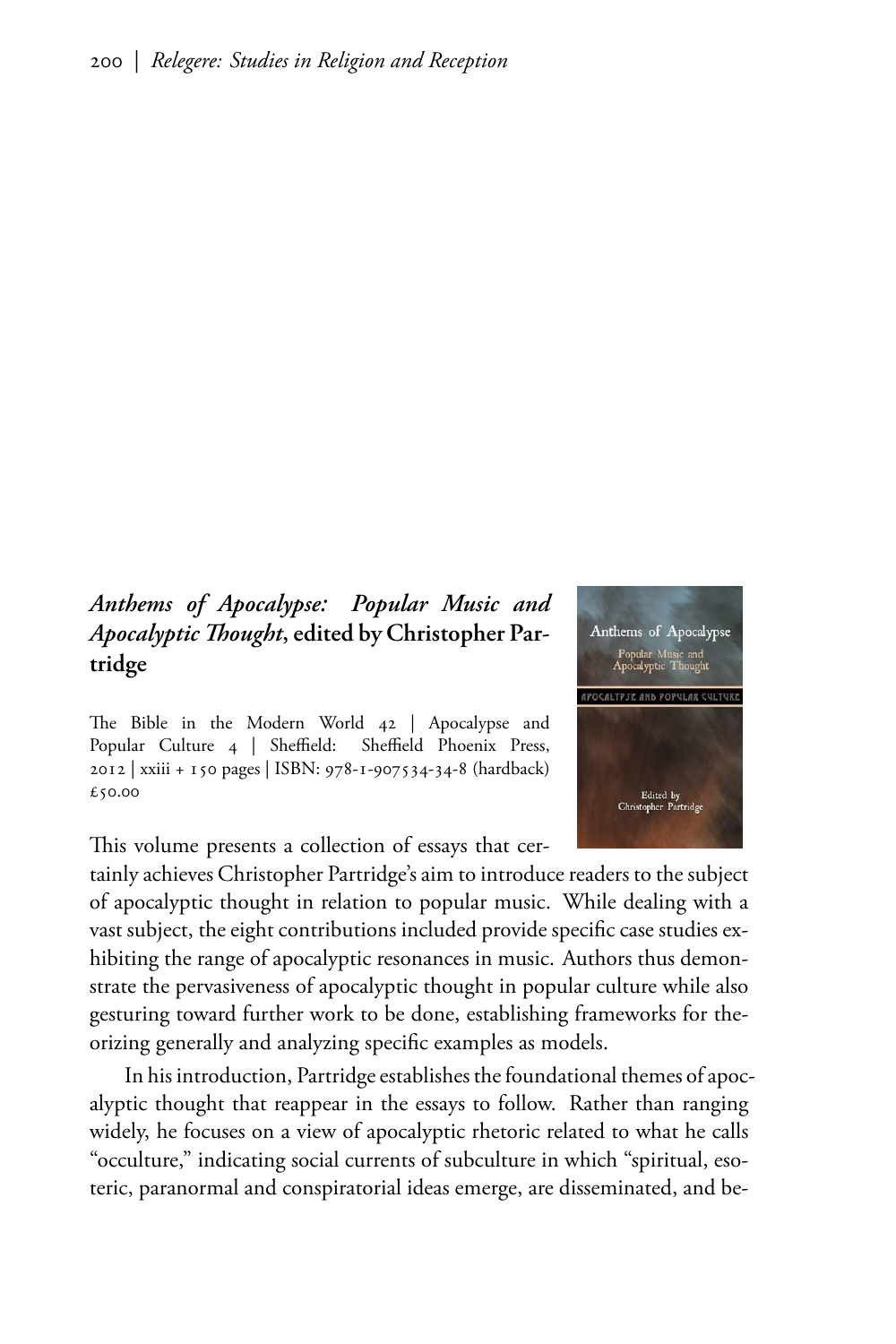come influential in the lives of individuals and in the societies in which they live" (xii-xiii). This sociological approach is useful background for many of the essays—especially since the majority of them deal with hard rock and metal music, which Partridge links to occulture. Rather than delivering a summary of contributions, he weaves references throughout the introduction, providing a helpful starting point for reading the book as a unified project.

Roland Boer's "Some Routine Atrocity, or, Letting the Curse of God Roar: Nick Cave and Apocalyptic" is a logical extension of Partridge's introduction. It is clear that Cave is an important figure for considering apocalyptic influences on popular music, and Boer argues that Cave is an artist with a distinctly apocalyptic worldview. Cave combines apocalyptic traditions with innovative processes to address his contemporaries through aesthetic poetics. Generally, the apocalyptic roots of his music align with ideas of God's anger, which are fundamentally related to punk sensibilities and resolve in a type of redemptive apocalypse associated particularly with women.

Mark S. Sweetnam's essay, "Evangelical Millennialism in the Lyrics of Johnny Cash," is even more specific than its title, as he explores influences of Hal Lindsey's brand of dispensationalism on Cash's lyrics. Finding Cash in a collection of this type is not surprising, and Sweetnam historicizes his music in terms of both gospel culture and specific popular dispensationalist rhetoric from the 1970s and 1980s. Sweetnam emphasizes the lack of specific doctrinal attitudes in Cash's music—the exception being Cash's treatment of apocalyptic prophecy. Influenced by apocalyptic sentiments and Cold War tensions, Cash appropriated dispensationalist prophecies for his music not in a system of theology but as representative of his own millenarianism.

In an essay titled "Metal, the End of the World, and Radical Environmentalism: Ecological Apocalypse in the Lyrics of Earth Crisis," Kennet Granholm explores the intersection of traditional apocalyptic eschatology with straight edge punk subculture—in this case, a movement associated with animal rights and ecological anxieties. Much of Granholm's essay is concerned with the importance of framing the discussion with definitions and methodological considerations. Overall, he argues that Earth Crisis's eschatology is derived from Christian apocalyptic rhetoric, but takes on new shape as it is mediated through conventions of metal music and, further, directed at pointing out impending ecological collapse.

Another name associated with hard rock and metal is Tom Morello (guitarist for Rage Against the Machine and Audioslave), but Michael J. Gilmour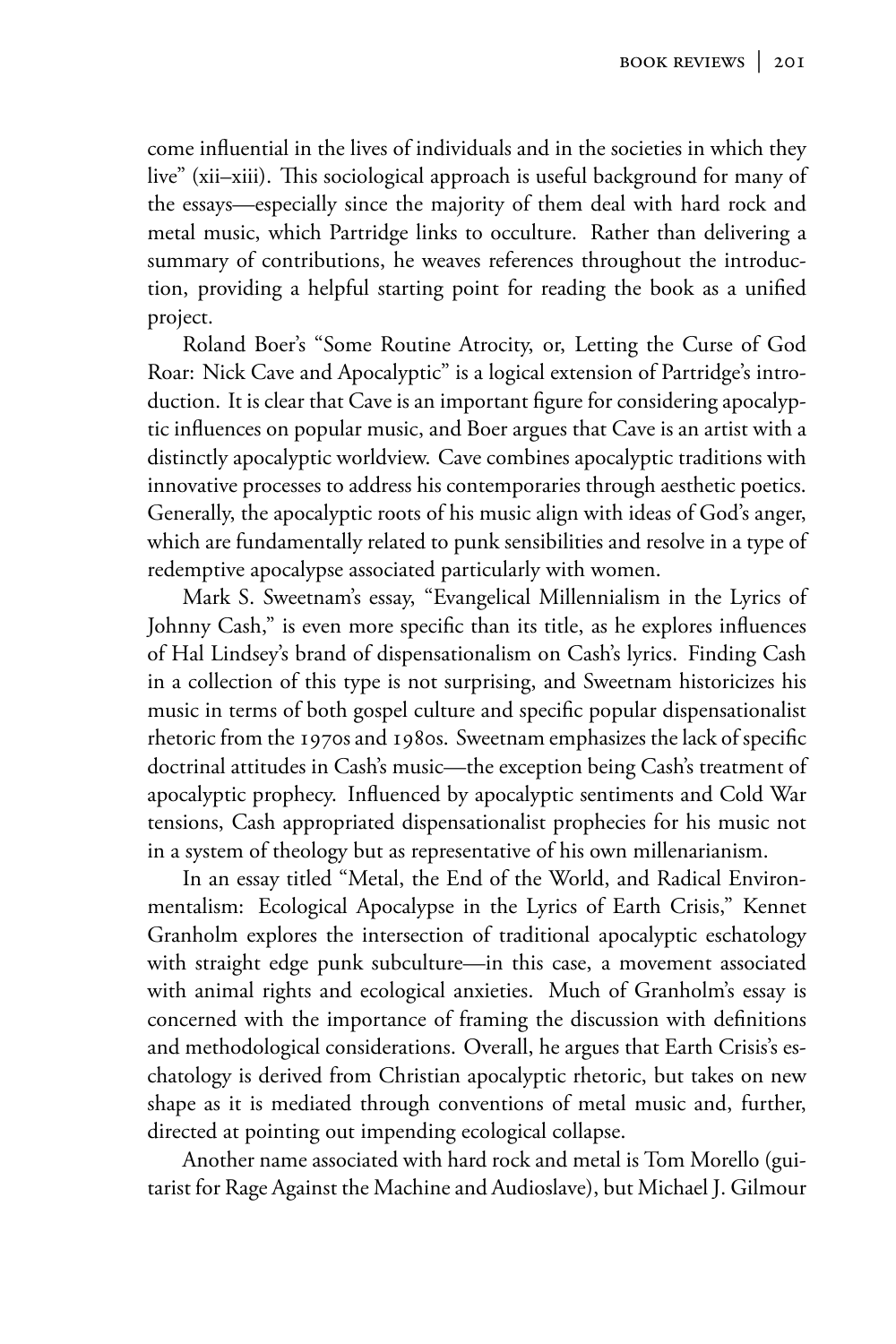explores his solo acoustic career in the essay titled "Raging against the Machine: Tom Morello's Nightwatchman Persona and the Sound of Apocalypse-Inspired Schadenfreude." Morello's shift toward a solo career marked his increased engagement with social and political causes, using biblical literacy to infuse his music with calls for reform. For Morello, inherent appeals to societal upheaval in apocalyptic imagery are appropriate, and apocalyptic rhetoric "becomes a vehicle for advocacy, political posturing and social commentary" (48). Central to the ideology of Morello's Nightwatchman project, Gilmour argues, is the concept of Schadenfreude—using apocalyptic ideas to imagine the downfall of social and political enemies.

Marcus Moberg's examination of "Portrayals of the End Times, the Apocalypse, and the Last Judgment in Christian Metal Music" shifts away from secular music to consider trends in explicitly religious music. For this, Moberg uses Partridge's concept of occulture to trace developments of Christian metal from its roots in the secular genre to a type of "anti-occultural" phenomenon. Moberg adapts this framework with a nuanced view of interactions between religious and secular apocalyptic thought for evangelical musicians-who are ideologically influenced by literal biblical interpretations and popular dispensationalism in service of a project to evangelize potentially secular audiences crossing over from mainstream metal fandom.

In the essay "'When Rome Falls, Falls the World': Current 93 and Apocalyptic Folk," Sérgio Fava traces the appeal of Current 93 for young, urban audiences to the band's self-proclaimed identity as propagators of a new genre deemed "apocalyptic folk." While Current 93 is clearly dedicated to engaging with religious imagery to depict the end of the world, Fava never clearly defines "apocalyptic folk," relying mainly on the words of Current 93's front man David Tibet, who associates "folk" with audiences individually and culturally (82). Central to the concept, it appears, are certain temporal and societal elements: the futurity of eschatology, present urban anxieties, and hopes for restoration of idealized, past rural life.

Rupert Till explores the ways in which metal culture came to rest on apocalyptic associations and diabolic imagery in his essay titled "The Number of the Beast: The Adoption of Apocalyptic Imagery in Heavy Metal." He also considers headbanging as a dance form alongside the Jungian conception of "the shadow," though this is a less convincing argument. Till's most compelling ideas are in his examination of bands and personas as cultural icons of apocalyptic metal ideals, with special attention paid to Ozzy Osbourne. A major strength of this essay is the array of aspects of metal subculture an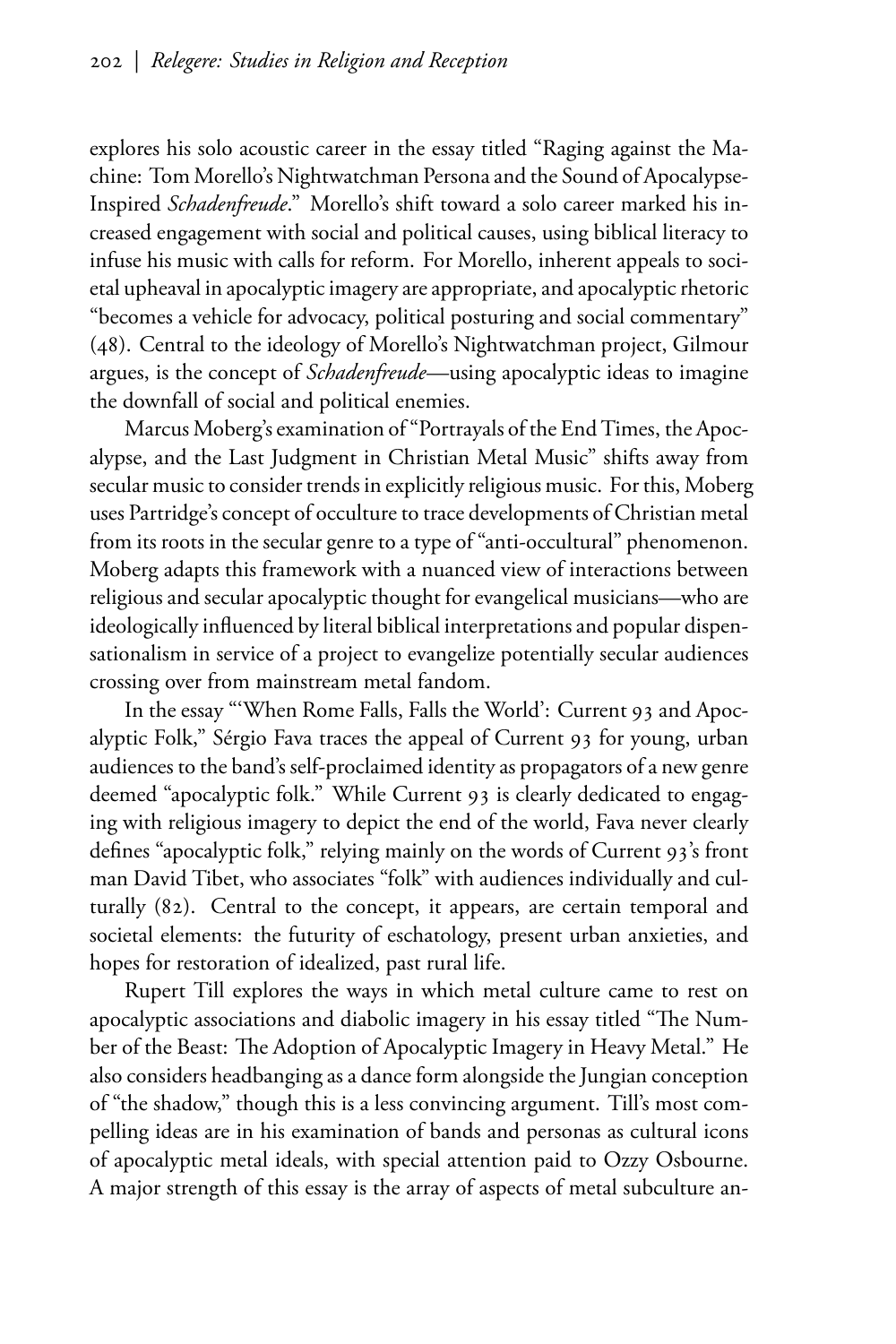alyzed: bands, audiences, album covers, lyrics, personas, even musicological considerations.

The final essay is Steven Knowles's "Who Cares? Apocalyptic Thought in Extreme's III Sides to Every Story," in which he examines Extreme's concept album as representative of "the American fascination with the idea of apocalypse" (109). Here parallels are found with a number of previous essays, including anxieties about apocalyptic crises, historical contexts of American politics, and Christian dispensationalism. Singular to Knowles's approach and a strength for his analysis—is his focus on reception theory, drawing on fans' reactions in order to understand Extreme's connections to popular apocalyptic thought.

The relevance of *Anthems of Apocalypse* for reception history is apparent from its title and content as well as its place in two Sheffield Phoenix Press series focused on reception: volume 42 of The Bible in the Modern World and volume 4 of Apocalypse and Popular Culture. As part of two series concerned with the inheritance of ancient ideas in modern culture, readers might expect more explicit interactions with the long history of biblical and apocalyptic traditions. In addressing methodological frameworks, contributors account for recent examinations of apocalyptic ideas in popular culture (principally in America), though not always historical traditions behind these developments. For example, throughout the volume there is a curious lack of definitions and distinctions for apocalypse and eschatology (which are often used interchangeably)—a common quibble among scholars of early Judaism and Christianity. Further, Partridge's concept of occulture, which is adopted in various contributions, should be tempered by acknowledging that this approach addresses only one aspect within the diversity of subcultures associated with popular music. Related to the last point, there is an implicit assumption of a separation between Christian and postmodern apocalyptic thought, rather than seeing them as part of shared traditions; indeed, this is a development in other recent scholarship that should be reconsidered in light of past historical contexts. One particular exception is Granholm's essay, in which he does explicitly distinguish between apocalypse and eschatology, addresses challenging aspects of Partridge's concept of occulture, and accounts for connections between traditional apocalyptic rhetoric and modern appropriations. With such a range of scholarship in this volume, it is also disappointing that so few female voices appear: none of the contributors are female, and only passing references are made to female musicians like Sheryl Crow and Jocelyn Pook.